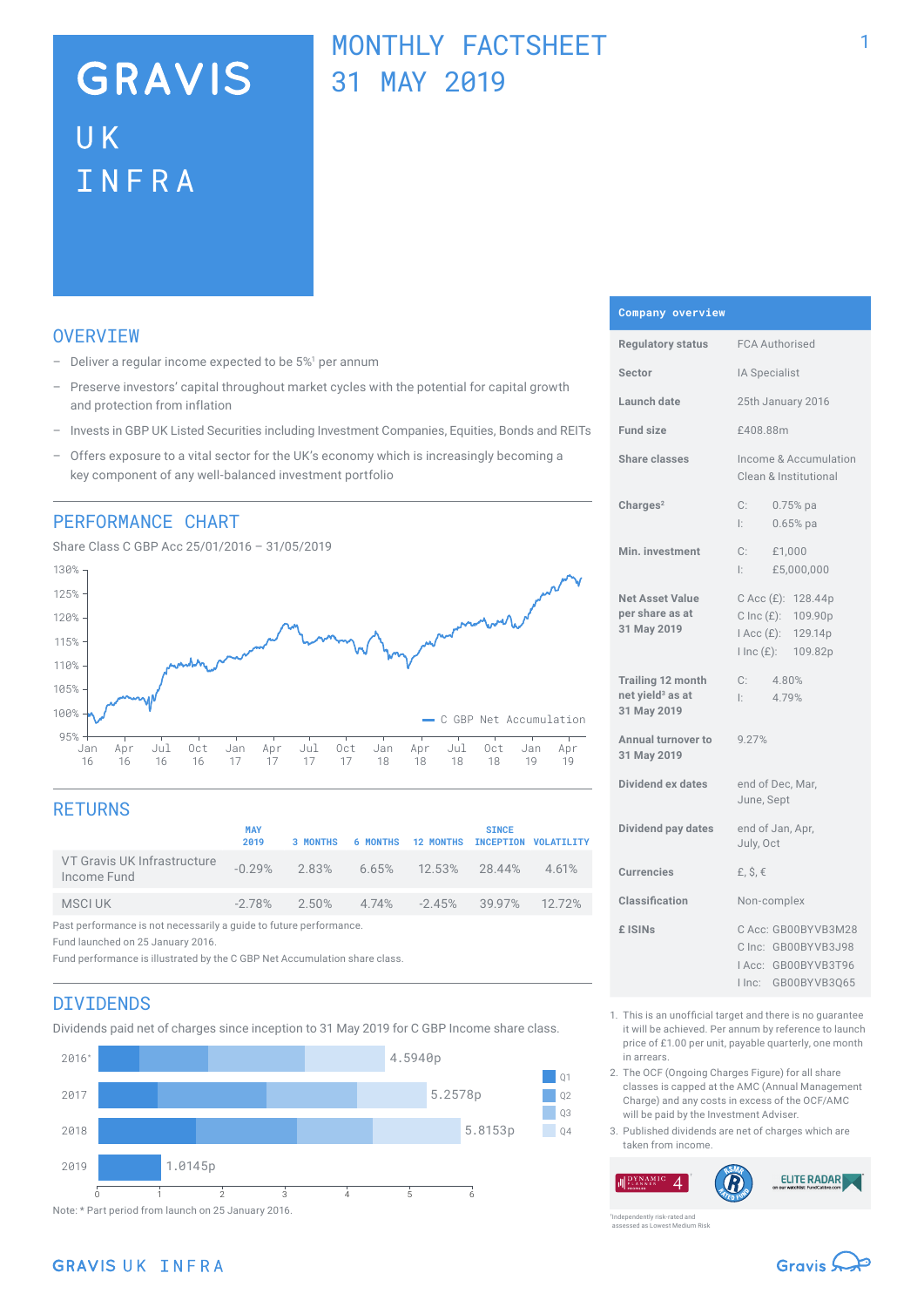## **GRAVIS UK** INFRA

## MONTHLY FACTSHEFT 31 MAY 2019

## The Fund was active in three Placing programs during the period… Cash was also deployed through an incremental acquisition of a Thames Water bond

May proved to be a testing month for the listed infrastructure sector and day to day returns were more variable than is typical. Broader political uncertainty provided the impetus for near term market volatility but the infrastructure sector was also specifically targeted by the Opposition as Jeremy Corbyn and shadow business secretary Rebecca Long-Bailey announced intentions to nationalise energy transmission assets. This news is the latest in a list of nationalisation initiatives put forward by the Labour Party, having already indicated plans to nationalise PPP/PFI and water utilities.

The Adviser is of the opinion that the plans put forward thus far lack sufficient detail and are likely to be unworkable in reality without causing significant damage to the UK economy and its prospects and ability to attract inward investment. Regardless, the portfolio maintains a very modest exposure to those areas highlighted (c.12% by weight) and within this almost half is via debt exposure, which the Adviser believes is less sensitive to potential impairments as the result of any nationalisation process when compared with equity exposure.

The Fund was active in three Placing programs during the period, adding to positions in Greencoat UK Wind, Gresham House Energy Storage and Impact Healthcare at attractive prices.

It is interesting to note that following the Greencoat Placing, UK listed renewable companies have raised more than £1.2bn to date in 2019, which exceeds the previous high of c.£1bn in 2017.

Cash was also deployed through an incremental acquisition of a Thames Water bond. The bond, which pays a 5.875% coupon semi-annually and matures in July 2022, was purchased with a yield to maturity of c.5% and with a flat yield in excess of 5.7%. The allocation demonstrates the Fund's ability to diversify its exposures across a range of security types, act opportunistically, and to adapt to prevailing market conditions within the broader infrastructure sector.

In coming weeks, the Fund expects to participate in further equity issuance from GCP Asset Backed Income and Sequoia Economic Infrastructure Income. In each instance, stock is being offered at highly attractive prices and at levels that should put the Fund in a stronger position to achieve its objectives over the medium term. As noted in April's commentary: some key positions in the portfolio are trading at relatively high valuations and the Adviser is cautious towards deployment into those names in the near term. A redirection of capital into recent and upcoming Placings is likely to drive some rotation, particularly in the Fund's larger holdings.

The Adviser looks forward to declaring the Fund's second quarter income distribution at the end of June. Unit holders will receive payments one month in arrears.

We would highlight that UK government bond yields have retraced towards the lows. By way of example, the reference 10-year issue offered a prospective yield to maturity of just 0.89% at the end of May – a level unseen since Q4 2016. Infrastructure assets continue to deliver a highly attractive level of income on a relative basis and often have the added benefit of providing a level of inflation protection.

#### Will Argent

Fund Adviser Gravis Advisory Ltd william.argent@graviscapital.com

#### **Investment Adviser**

Gravis Advisory Limited is a wholly owned subsidiary of Gravis Capital Management Ltd, a specialist investment advisory firm focused primarily on UK infrastructure ("GCM"). GCM manages c. £2.5bn, including the FTSE 250 company GCP Infrastructure Investments Limited, which has a market capitalisation of over £1bn. GCM is authorised and regulated by the FCA.

#### **Sales Contacts**

William MacLeod 07836 695442 william.macleod@graviscapital.com

Ollie Matthews 07787 415151 ollie.matthews@graviscapital.com

Robin Shepherd 07971 836433 robin.shepherd@graviscapital.com

Nick Winder 07548 614184 nick.winder@graviscapital.com

Cameron Gardner 07835 142763 cameron.gardner@graviscapital.com

#### **Dealing**

Valu-Trac 01343 880344 UKinfrastructure@valu-trac.com

## CORRELATION, PERFORMANCE AND VOLATILITY COMPARISON

25 January 2016 – 31 May 2019

|                                                     | <b>CORRELATION</b>       | <b>RETURN</b> | <b>VOLATILITY</b> | <b>YIELD</b> |
|-----------------------------------------------------|--------------------------|---------------|-------------------|--------------|
| VT Gravis UK Infrastructure Income Fund (C GBP Acc) | $\overline{\phantom{a}}$ | 28.4%         | 4.6%              | 4.5%         |
| MSCI UK                                             | 0.38                     | 40.0%         | 12.7%             | 4.7%         |
| <b>MSCI World</b>                                   | 0.08                     | 63.0%         | 12.7%             | 2.6%         |
| MSCI World Infrastructure                           | 0.05                     | 41.8%         | 11.7%             | 4.2%         |
| UK 10 Yr Gilts                                      | $-0.15$                  | 5.7%          | 5.9%              | 1.6%         |
| MSCI World vs MSCI World Infrastructure             | 0.76                     |               |                   |              |

Past performance is not necessarily a guide to future performance.